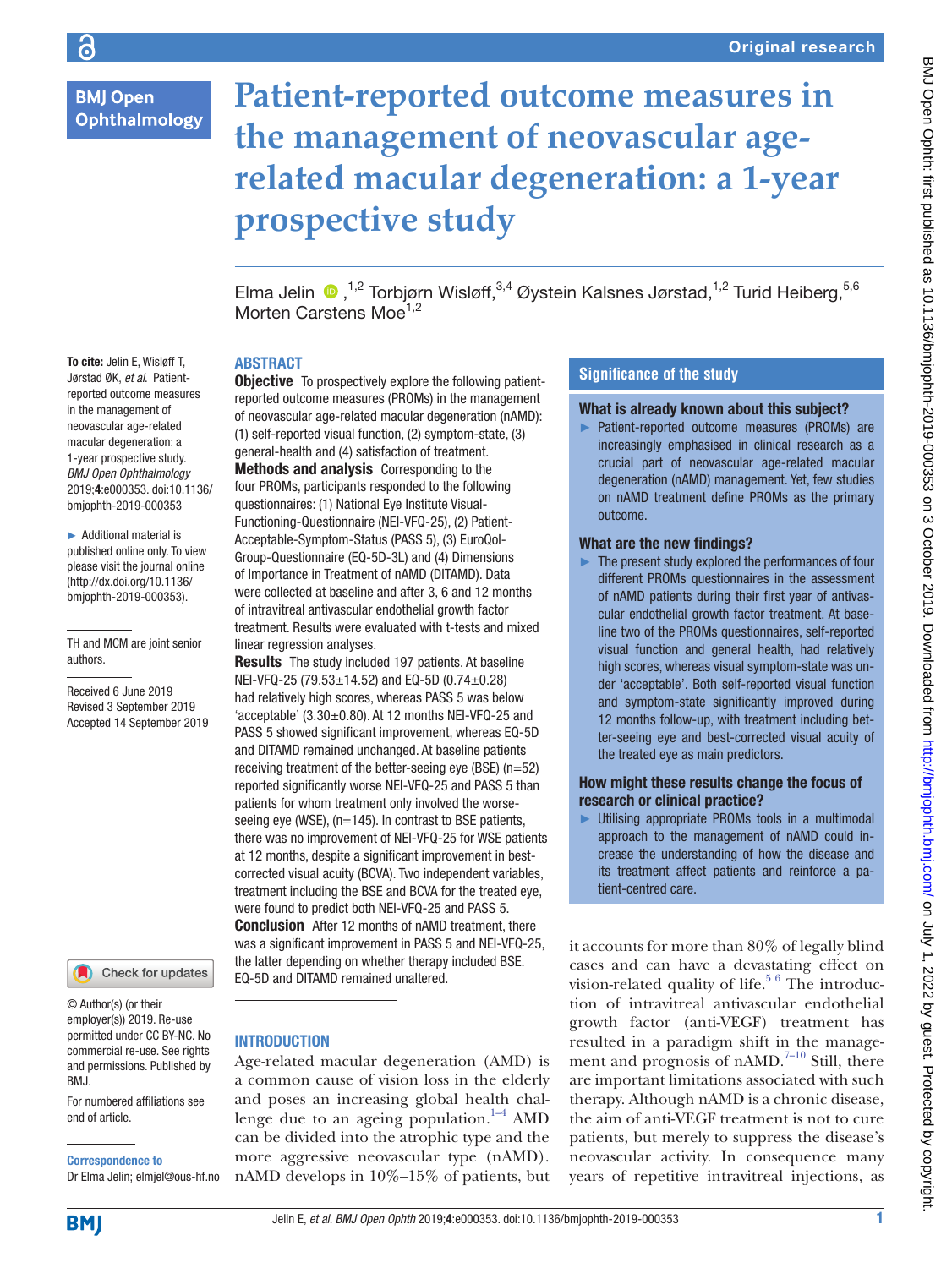well as clinical assessments to monitor response, may be necessary. [11–13](#page-6-3)

The chronicity and invasiveness of anti-VEGF therapy makes it crucial to correlate treatment effects in terms of visual and anatomical changes to self-reported visual function and the patient's own treatment experience.<sup>14-19</sup> Such patient-reported outcome measures (PROMs) are emphasised in both clinical research and practice, and they are crucial in the evaluation of nAMD treatment.<sup>20-22</sup> PROMs appraises the patient's perspective of the disease, subjective treatment outcome and self-reported visual function.[14 18](#page-6-4) Various ophthalmic PROMs have been developed and studied among AMD patients,<sup>[14 18](#page-6-4)</sup> yet only a small proportion of studies on nAMD treatment include PROMs as primary outcome. $^{23}$  In everyday clinical practice little attention is also paid to the correlation between visual acuity and disability as well as patient's own treatment experience.[6 24](#page-6-5) Utilising several PROMs tools in a multimodal approach to the management of nAMD might increase the understanding of how the disease and its treatment affect patients.

Preserving visual function in daily life is a vital treat-ment goal for nAMD patients.<sup>[16–18](#page-6-6)</sup> From the clinician's perspective functional outcome in terms of best-corrected visual acuity (BCVA) is typically evaluated monocularly, and most definitions of visual impairment focus on the status of the better-seeing eye (BSE). However, patients respond to PROMs based on their binocular vision, and it is challenging to assess how much each eye contributes to the self-reported visual function.<sup>25</sup> Especially for eye diseases affecting the central vision (eg, AMD), there are conflicting data regarding the relationship between BCVA of the worse-seeing eye (WSE) and self-reported visual function[.26](#page-7-3) The choice of PROM instrument is also of importance in capturing the influence of the BSE or WSE.<sup>2</sup>

The aim of the present study was to prospectively explore how newly diagnosed nAMD patients responded to four different PROMs that focus on self-reported visual function, general health, acceptable visual symptom-state and satisfaction of anti-VEGF treatment during 12 months of follow-up. Furthermore, we wanted to explore which factors influence these PROMs instruments and to compare the responses of patients for whom treatment included BSE with the responses of patients that only received treatment of the WSE.

#### Materials and methods

The study included treatment-naïve nAMD patients scheduled to initiate intravitreal anti-VEGF therapy at the Department of Ophthalmology, Oslo University Hospital, Norway. The inclusion period was from February 2015 to March 2017. Inclusion criteria were Scandinavian-speaking patients without known cognitive impairment that were scheduled for intravitreal treatment. Treatment was in accordance with the department's clinical practice; bevacizumab (Avastin; Roche, Basel, Switzerland) was the first-line drug, while treatment-resistant

eyes defined as those with the inability to achieve full resolution of macular fluid despite monthly bevacizumab injections, were converted to aflibercept (Eylea; Bayer, Leverkusen, Germany). Injection intervals were individualised by means of a treat and extend (T&E) algorithm<sup>27</sup>; if a dry macula was achieved, the treatment frequency was extended at 2-week intervals until a 12-week interval was reached or macular fluid reoccurred on optical coherence tomography. Researchers that were not involved in the diagnostic or therapeutic intervention carried out the recruitment procedure and data collection.

#### Data collection

Patients responded to PROMs at baseline and at 3, 6 and 12 months (with the exception of the questionnaire measuring satisfaction of treatment, for which baseline was not applicable). At baseline the data collection took place as a face-to-face interview in the department's outpatient clinic at the time of diagnoses and indication for treatment (prior to first injection), while telephone interviews were conducted for the follow-up evaluations. The following four PROMs were used:

- I. The National Eye Institute Visual Functioning Questionnaire-25 (NEI-VFQ-25) is a vision-specific inquiry.[28](#page-7-5) It contains 25 questions on visual function in daily life, is sensitive to changes in visual acuity and commonly used in AMD studies as well as proven to correlate with visual acuity in treatment of nAMD.<sup>[29](#page-7-6)</sup> The score ranges from 0 to 100; 0 designates worst state and 100 designates no disability related to visual function. NEI-VFQ-25 has 12 subcategories: (1) general health; (2) general vision; (3) ocular pain; (4) near vision; (5) distance vision; (6) social functioning; (7) mental health; (8) role difficulties; (9) dependency; (10) driving; (11) colour vision; (12) peripheral vision.
- II. Dimensions of Importance in Treatment of neovascular Age-related Macular Degeneration (DITAMD) is a questionnaire measuring the satisfaction of important dimensions during intravitreal injection treatment.[30](#page-7-7) DITAMD contains 15 dimensions: (1) receive treatment to preserve vision; (2) information about your diagnosis and treatment; (3) waiting time at the clinic; (4) trust in those treating you; (5) accommodating staff; (6) follow-up structure; (7) planning of treatment consultations; (8) treatment continuity; (9) good pain relief during injection treatment; (10) injection technique to reduce discomfort during treatment; (11) transport/travel challenges back and forth from the eye clinic; (12) good hygiene during treatment; (13) receive early access to treatment after referral; (14) involvement in treatment decisions; (15) information about possible visual aids. DITAMD has a weighted algorithm to calculate the total score, which implies the relative importance among the dimensions. The score ranges from 1 to 5; 5 designates 'best managed' and 1 designates 'not at all managed'.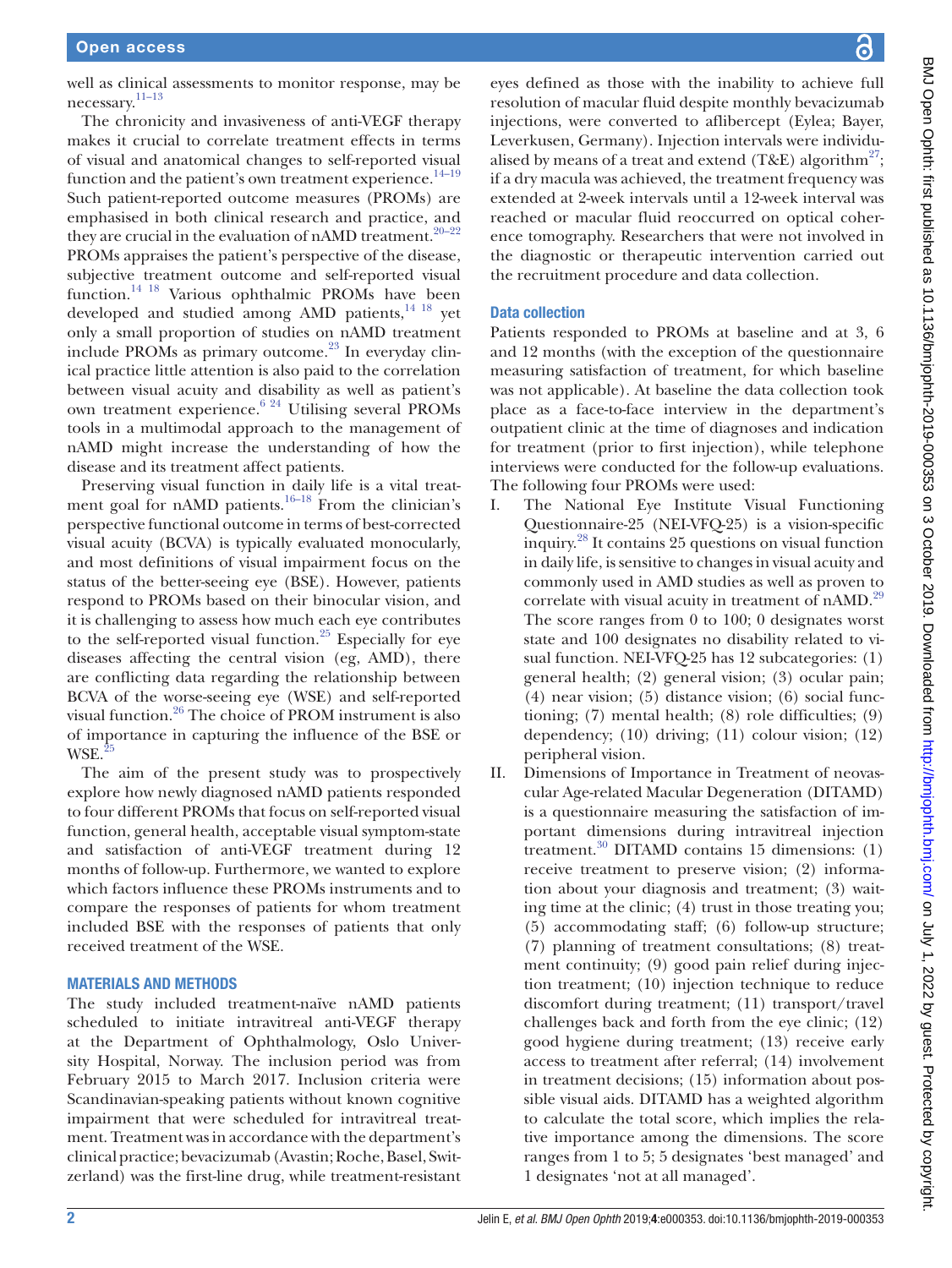- III. Patient Acceptable Symptom Status (PASS 5) contains a simple question measuring the patient's symptom state. In the current study the question specifically regarded visual symptoms during the last month. The score ranges from 1 to 5; 5 designates 'very bad' and 1 designates 'very good'.<sup>[31](#page-7-8)</sup>
- IV. The EuroQol Group Questionnaire (EQ-5D-3L) evaluates the patient's self-rated health. EQ-5D-3L contains five questions: (1) mobility; (2) self-care; (3) usual activities; (4) pain/discomfort; (5) anxiety/depression with three response options. The total score ranges from 0 to 1; 0 designates 'dead' and 1 designates 'perfect health'.[32](#page-7-9)

In addition, the following clinical data were collected from the patients' medical records: BCVA for each eye, choice of anti-VEGF medication, and number of injections received in 12 months. BCVA was obtained from a ClearChart (Reichert Technologies, Depew, New York, USA) digital acuity test that displayed letter optotypes and logarithm of the minimal angle of resolution (logMAR) line size progression.

# Patient and public involvement

Two patient research partners with known neovascular AMD (nAMD) were involved in the planning of the study. They gave comments and advice regarding study information and questionnaires. One of the four questionnaires used in the study, DITAMD, was developed in partnership with nAMD patients.<sup>30</sup> Patients that responded to the questionnaires in current study also gave their opinion on the relevance of each questionnaire. Finally, preliminary study results have been presented for patients and their relatives as part of the clinic's patient education programme.

# Statistical analyses

Paired sample t-tests were used to examine changes in PROMs and BCVA from baseline to 12 months; for NEI-VFQ-25 the analyses included its subscores. In order to relate PROMs to treatment of either the BSE or WSE, we defined two patient subgroups: (1) patients for whom anti-VEGF treatment included the BSE, as Open access

defined by BCVA (the subgroup also contained patients receiving bilateral treatment) and (2) patients for whom treatment only included the WSE. Independent sample t-tests were used to compare the BSE and WSE subgroups.

Regression analyses with mixed linear models were used to examine the influence of independent variables on PROMs during follow-up. We also performed subscore analysis of NEI-VFQ-25 'near vision', since this subscore is strongly associated with central vision. The independent variables included in the regression analyses were: age, gender, number of injections, BCVA for the treated eye, BSE treated (yes/no) and bilateral treatment (yes/no). Statistical significance was defined as  $p<0.05$ . Data are presented as mean  $(\pm SD)$ . Mixed models were performed using R (V.3.4.1) and the package lme4, all other analyses were performed using SPSS Statistics V.25.

## **RESULTS**

Of 203 naïve nAMD patients screened for participation, 197 were included in the study. Three patients declined and another three did not meet the inclusion criteria. Mean (SD) age was 83.4 (7.6) years and 140 (71%) were females. The mean BCVA was  $0.59$  ( $\pm 0.51$ ) logMAR for the treated eye and  $0.19$  ( $\pm 0.26$ ) logMAR for the best eye [\(table](#page-2-0) 1).

## Baseline PROMs

The baseline PROMs values were generally high; mean NEI-VFQ-25 patient-reported visual function was 79.53  $(\pm 14.52)$  out of 100 and mean EQ-5D was 0.74 ( $\pm 0.28$ ) out of 1.0. In contrast, the baseline PASS 5 score was of 3.30±0.80 out of 5 ([table](#page-2-0) 1).

The BSE subgroup (n=52) had a better mean baseline BCVA for the treated eye than the WSE subgroup (n=145) [\(table](#page-2-0) 1), and it reported significantly worse NEI-VFQ-25 and PASS 5 scores. There was no significant difference in baseline EQ-5D between the subgroups, but there was a trend towards lower values in the BSE subgroup.

<span id="page-2-0"></span>Table 1 Baseline characteristics. All patients and patients divided in two subgroups: (1) treatment included the better seeingeye (BSE) defined by best corrected visual acuity (BCVA) (the subgroup also contained patients receiving bilateral treatment) and (2) patients for which treatment only included the worse-seeing eye (WSE)

| $\cdots$                           |                        |                                              |                                               |                                        |
|------------------------------------|------------------------|----------------------------------------------|-----------------------------------------------|----------------------------------------|
| <b>Parameters</b>                  | All patients (n=197)   | <b>Patients with BSE</b><br>treated $(n=52)$ | <b>Patients with WSE</b><br>treated $(n=145)$ | <b>BSE vs WSE</b><br>treated (P value) |
| BCVA treated eye logMAR Fractional | $0.59 + 0.51$<br>20/78 | $0.39 \pm 0.31$<br>20/49                     | $0.68 + 0.57$<br>20/96                        | $0.010*$                               |
| BCVA best eye logMAR<br>Fractional | $0.19+0.26$<br>20/31   | $0.39 + 0.31$<br>20/49                       | $0.11 \pm 0.19$<br>20/26                      | $< 0.001**$                            |
| NEI-VFQ25                          | 79.53±14.52            | $71.25 \pm 16.50$                            | $82.48 \pm 12.56$                             | $< 0.001**$                            |
| <b>PASS</b>                        | $3.30+0.80$            | $3.60 + 0.66$                                | $3.20 \pm 0.82$                               | $0.002**$                              |
| $EQ-5D$                            | $0.74 \pm 0.28$        | $0.68 \pm 0.32$                              | $0.76 \pm 0.26$                               | 0.085                                  |

Bold denotes significant change from baseline: \*\*p<0.001and \*p<0.05. Mean value (SD).

EQ-5D, EuroQol Group Questionnaire; NEI-VFQ-25, National Eye Institute Visual-Functioning-Questionnaire-25.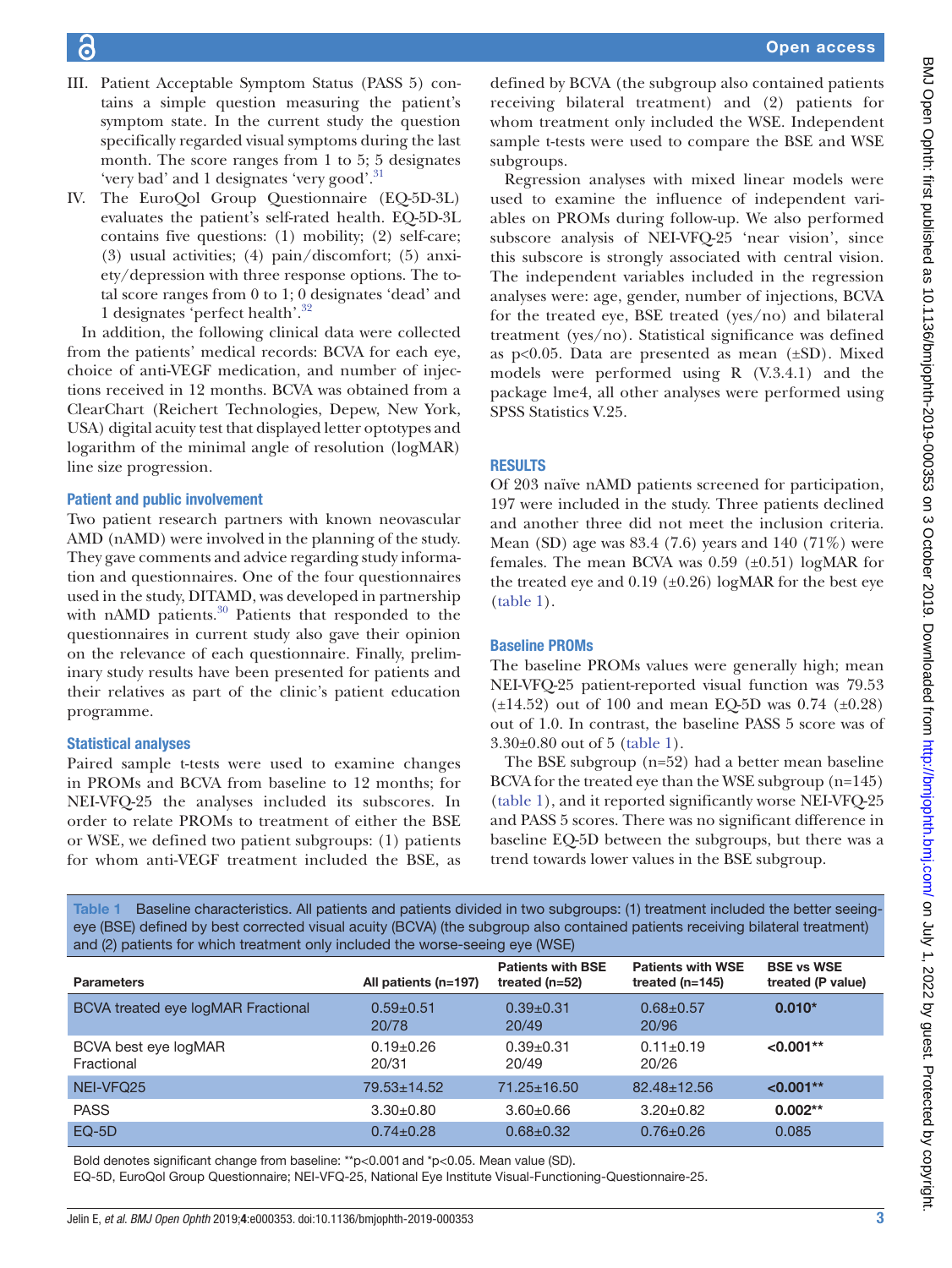<span id="page-3-0"></span>Paired sample t-test analyses showing the change in patient reported outcome measures (PROMs) and best corrected visual acuity (BCVA) measured during 12 months follow-up for all patients and for the subgroups where treatment included better seeing-eye and patients for which treatment only included the worse-seeing eye

|                                       | All patients treated eye |                   |                   | Patients with best seeing eye treated |               |               | Patients with worst seeing eye treated |                 |                  |                   |                   |                   |
|---------------------------------------|--------------------------|-------------------|-------------------|---------------------------------------|---------------|---------------|----------------------------------------|-----------------|------------------|-------------------|-------------------|-------------------|
|                                       | в                        | 3m                | 6m                | 12 <sub>m</sub>                       | в             | 3m            | 6m                                     | 12 <sub>m</sub> | в                | 3m                | 6m                | 12 <sub>m</sub>   |
| BCVA logMAR treated eye<br>Fractional | 0.59<br>20/78            | $0.44**$<br>20/55 | $0.38**$<br>20/48 | $0.34**$<br>20/44                     | 0.39<br>20/49 | 0.33<br>20/43 | $0.28*$<br>20/38                       | 0.32<br>20/42   | 0.69<br>20/94    | $0.48**$<br>20/60 | $0.42**$<br>20/53 | $0.35**$<br>20/45 |
| NEI-VFQ-25                            | 79.7                     | $82.2**$          | $82.6**$          | $82.1*$                               | 71.0          | 76.9**        | 76.4**                                 | 76.1*           | 83.0             | 84.2              | 84.9              | 84.4              |
| PASS <sub>5</sub>                     | 3.3                      | $2.8**$           | $2.7**$           | $2.8**$                               | 3.6           | $2.9**$       | $2.9**$                                | $3.0**$         | 3.2 <sub>2</sub> | $2.8**$           | $2.6**$           | $2.7**$           |
| $EQ-5D$                               | 0.74                     | 0.73              | 0.76              | 0.77                                  | 0.68          | 0.69          | 0.73                                   | 0.74            | 0.77             | 0.74              | 0.77              | 0.78              |
| <b>DITAMD</b> management              | <b>NA</b>                | 8.3               | 8.4               | 7.9                                   | <b>NA</b>     | 8.2           | 8.4                                    | 7.9             | <b>NA</b>        | 8.3               | 8.4               | 7.9               |

Bold denotes significant change from baseline: \*\*p < 0.001 and \*p < 0.05.

B, baseline;DITAMD, Dimensions of Importance in Treatment of neovascular Age-related Macular Degeneration; EQ-5D, EuroQol Group Questionnaire; 6m, 6 months;12m, 12 months; 3 m, 3 months;NA, Not applicable; NEI-VFQ-25, National Eye Institute Visual-Functioning-Questionnaire-25.

## Improvement of PROMs compared to BCVA during 12 months of treatment

During the 12 months follow-up, patients received a mean of 9.2  $(\pm 2.9)$  injections. The proportion of treatment resistant eyes that were converted to aflibercept was 8% at 3 months, 25% at 6months and 48% at 12 months. There were no significant differences between the BSE and WSE subgroups for neither mean number of injections nor proportion of treatment resistant eyes converted to aflibercept (data not shown). The main reasons for discontinuing treatment at 12 months were permanent loss of BCVA (n=26), death (n=3) and personal choice (n=2). At 12 months 168 of 197 patients responded to the PROMs questionnaires.

There was a significant improvement in both BCVA (p<0.001) and NEI-VFQ-25 patient-reported visual function  $(p<0.05)$  at 12 months compared with baseline

[\(table](#page-3-0) 2, [figure](#page-3-1) 1). There was also a significant improvement in PASS 5 at 12 months compared with baseline, from 'under acceptable' (3.3) to 'over acceptable' (2.8). There were no significant changes in EQ-5D and DITAMD management scores ([table](#page-3-0) 2).

For the WSE subgroup there was no significant change in patient-reported visual function, despite a significant improvement in BCVA at all time-points  $(p<0.001)$ [\(table](#page-3-0) 2, [figure](#page-4-0) 2, [online supplementary table 1](https://dx.doi.org/10.1136/bmjophth-2019-000353)). The BSE subgroup only displayed a significant improvement in BCVA at 6 months  $(p<0.05)$  [\(table](#page-3-0) 2). Nevertheless, there was significant improvement in patient-reported visual function from baseline to both 3, 6 and 12 months [\(table](#page-3-0) 2; [figure](#page-4-1) 3). Both WSE and BSE subgroups had a significant improvement in PASS 5 from baseline to 12 months, and both groups reported an 'over acceptable'



<span id="page-3-1"></span>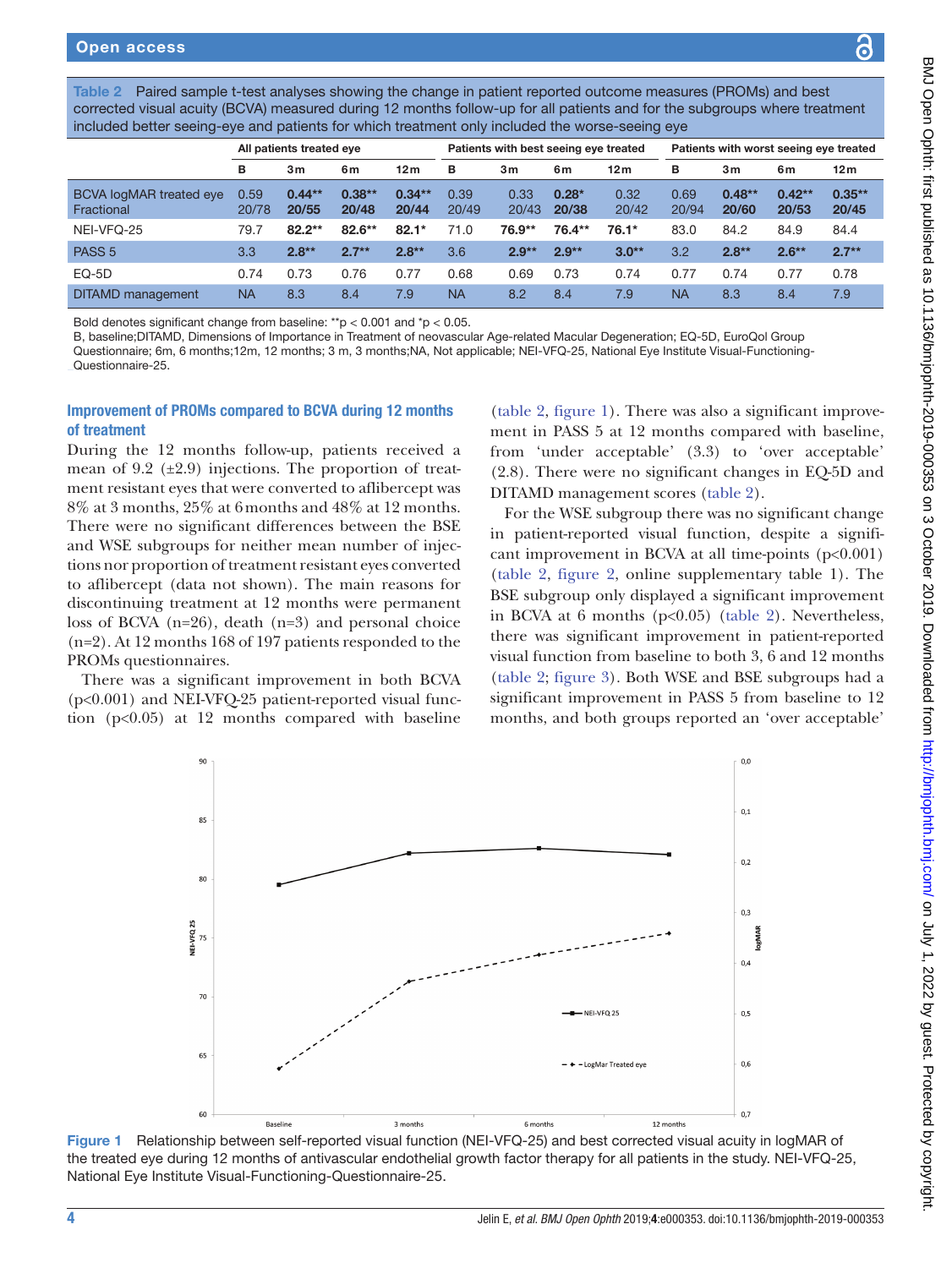

Figure 2 Change in self-reported visual function (NEI-VFQ-25) and best corrected visual acuity (BCVA) in logMAR of the treated eye during 12 months of follow-up for the subgroup where treatment only included the worse-seeing eye. The solid line represents NEI-VFQ-25, whereas the dotted line represents logMAR BCVA of the treated eye. NEI-VFQ-25, National Eye Institute Visual-Functioning-Questionnaire-25.

state at 12 months ([table](#page-3-0) 2). EQ-5 and DITAMD only displayed small, non-significant changes.

Paired sample *t*-tests of NEI-VFQ-25 sub-scores showed a significant improvement after 12 months of treatment for the following sub-scores: "general vision", "near vision", and "mental health" [\(table](#page-5-0) 3). Analyses also

<span id="page-4-0"></span>showed a significant decrease in the sub-scores "general health" and "colour vision" [\(table](#page-5-0) 3).

#### Variables predicting PROMs during 12 months of treatment

Mixed linear regression analyses showed that among factors predicting PROMs response during the 12 months



<span id="page-4-1"></span>Figure 3 Change in self-reported visual function (NEI-VFQ-25) and best corrected visual acuity (BCVA) in logMAR of treated eye during 12 months of follow-up for the subgroup where treatment included better seeing-eye. The solid line represents NEI-VFQ 25, whereas the dotted line represents logMAR BCVA of the treated eye. NEI-VFQ 25, National Eye Institute Visual-Functioning-Questionnaire-25.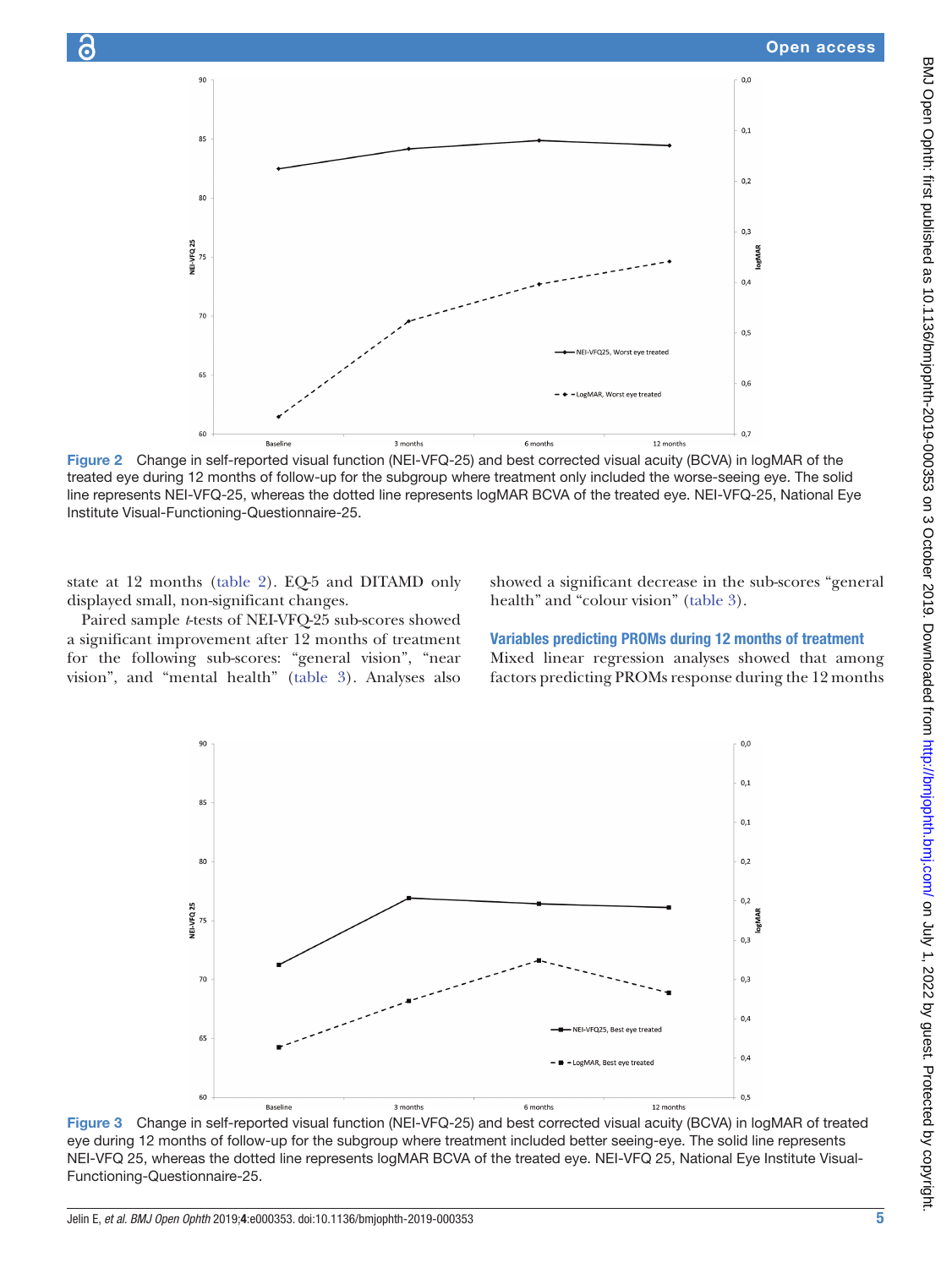<span id="page-5-0"></span>Table 3 Paired sample t-test analyses showing the change in points of NEI-VFQ-25 sub-scores from baseline to 12 months of antivascular endothelial growth factor treatment

|                        | Change in points from<br>baseline to 12 months |         |
|------------------------|------------------------------------------------|---------|
| NEI-VFQ-25 subscores   | (CI)                                           | P value |
| General health         | $-4.0$ ( $-7.6$ to $-0.4$ )                    | 0,029   |
| General vision         | 6.1 (3.2 to 9.0)                               | 0.000   |
| Ocular pain            | $0.7$ (-3.0 to 4.4)                            | 0.692   |
| Near vision            | $3.3(0.3)$ to $6.3$ )                          | 0.033   |
| <b>Distance vision</b> | $0.8$ (-2.6 to 4.2)                            | 0.642   |
| Social function        | $0.9$ (-1.9 to 3.7)                            | 0.535   |
| Mental health          | 5.8 (3.6 to 8.0)                               | 0.000   |
| Role difficulties      | $3.9$ (-0.2 to 8.1)                            | 0.061   |
| Dependency             | $-1.2$ (-3.7 to 1.2)                           | 0.322   |
| Driving                | $0.4$ (-5.2 to 5.9)                            | 0.898   |
| Colour vision          | $-3.6$ (-6.1 to $-1.0$ )                       | 0.007   |
| Peripheral vision      | $-0.6$ ( $-3.1$ to 1.9)                        | 0.643   |

Bold denotes significant values: \*\*p<0.001and \*p<0.05. NEI-VFQ 25, National Eye Institute Visual-Functioning-

Questionnaire-25.

follow-up, both treatment including the BSE and BCVA of the treated eye were predictors of both self-reported visual function in general and its sub-score 'near-vision', as well as the visual symptom-state [\(online supplemen](https://dx.doi.org/10.1136/bmjophth-2019-000353)[tary tables 2 and 4](https://dx.doi.org/10.1136/bmjophth-2019-000353)). We also found that gender predicted general health where; on average, men reported better health than women [\(online supplementary table 3](https://dx.doi.org/10.1136/bmjophth-2019-000353)). In addition, people who were treated on both eyes had higher general health. Furthermore, both age and follow-up time were found to predict satisfaction of treatment ([online supplementary table 5](https://dx.doi.org/10.1136/bmjophth-2019-000353)). Finally, patients with higher treatment intensity had visual symptom-state improved; however, this effect decreased during the study period [\(online supplementary table 4](https://dx.doi.org/10.1136/bmjophth-2019-000353)).

#### **DISCUSSION**

The present study investigated how nAMD patients responded to four different PROMs during the first year of intravitreal anti-VEGF treatment. At baseline both self-reported visual function and general health values were high, whereas acceptable visual symptom-state was below 'acceptable'. During 12 months of treatment, both symptom-state and self-reported visual function significantly improved, whereas general health and satisfaction of treatment remained unchanged. Interestingly, the patients that only received treatment of the WSE did not experience the same improvement in self-reported visual function as the patients for whom treatment included the BSE.

Patient demographics, general health-state, and the time from diagnosis to treatment may affect baseline self-reported visual function. The study setting was a large university clinic in a country with a universal public health system; national guidelines set a limit of 6 weeks

from time of referral to initiation of nAMD treatment. We found that the overall NEI-VFQ-25 scores (79.5) were slightly higher than reported in the pivotal MARINA (69.3) and ANCHOR (69.9) nAMD trials, but somewhat lower than a recently published Swiss real-life study  $(86.5)$ .<sup>29 33</sup> Our patient population also had a higher mean age (83.4 years) than the respective studies (mean 77.1, 77.0 and 76.7 years).

Following initiation of intravitreal anti-VEGF treatment, nAMD patients will typically experience an initial improvement in BCVA before plateauing. The goal of anti-VEGF treatment in nAMD is principally a long-term stabilisation of neovascular disease and prevention of rapid vision  $loss<sup>8 10</sup>$  $loss<sup>8 10</sup>$  $loss<sup>8 10</sup>$  The present study found significant improvement in both BCVA and self-reported visual function at 12 months. In addition, BCVA of treated eye was found to be a predictor for self-reported visual function as well as visual symptom-state, confirming the association between the objective and subjective visual function and their mutual response to anti-VEGF treatment.<sup>[29](#page-7-6)</sup>

Previous research suggests that a clinically meaningful change in PROMs varies by both population and context[.34](#page-7-10) A study of nAMD patients performed by Suñer and colleagues indicates that a 4-points to 6-points change in NEI VFQ-25 score, corresponding to a 15-letter change in BCVA, represents a minimal clinically important difference  $(MCID).^{29}$  In the present study the mean improvement in NEI-VFQ-25 at 12 months was 2.4 points, and only two NEI-VFQ-25 sub-scores ('general vision' and 'mental health') displayed a MCID of at least four points. Yet, for the BSE subgroup the mean overall improvement was 5.1 points at 12 months. Despite the absence of concurring improvement in BCVA, this satisfies the definition of a MCID in self-reported visual function. Notwithstanding an improvement in BCVA of more than 15 letters at 12 months, patients that only received treatment of the WSE did not experience a similar improvement in self-reported visual function. Treatment including BSE was also found to be a predictor for self-reported visual function in general, the subscore 'near-vision', as well as visual symptom-state during 12 months of treatment. These findings support the notion that treatment including the BSE more profoundly affects the self-reported visual function. $^{23}$  $^{23}$  $^{23}$  In the present study a ceiling effect due to higher baseline PROMs scores for the WSE subgroup may have confined the potential for PROMs improvement. By contrast, previous studies have shown a correlation between self-reported quality of life and BCVA, regardless of treatment of WSE or BSE.<sup>25 26</sup> For instance, in the MARINA and ANCHOR trials, NEI-VFQ-25 improved in both the BSE and WSE subgroup. Nevertheless, the improvement in the WSE subgroup was only modest (2.6 points at 24 months) and did not satisfy the definition of a MCID. $^{26}$  $^{26}$  $^{26}$ 

A clinical dilemma arises from the fact that patients whose WSE is being treated fail to report a clinically meaningful improvement in PROM. The finding raises the question as to which extent anti-VEGF treatment is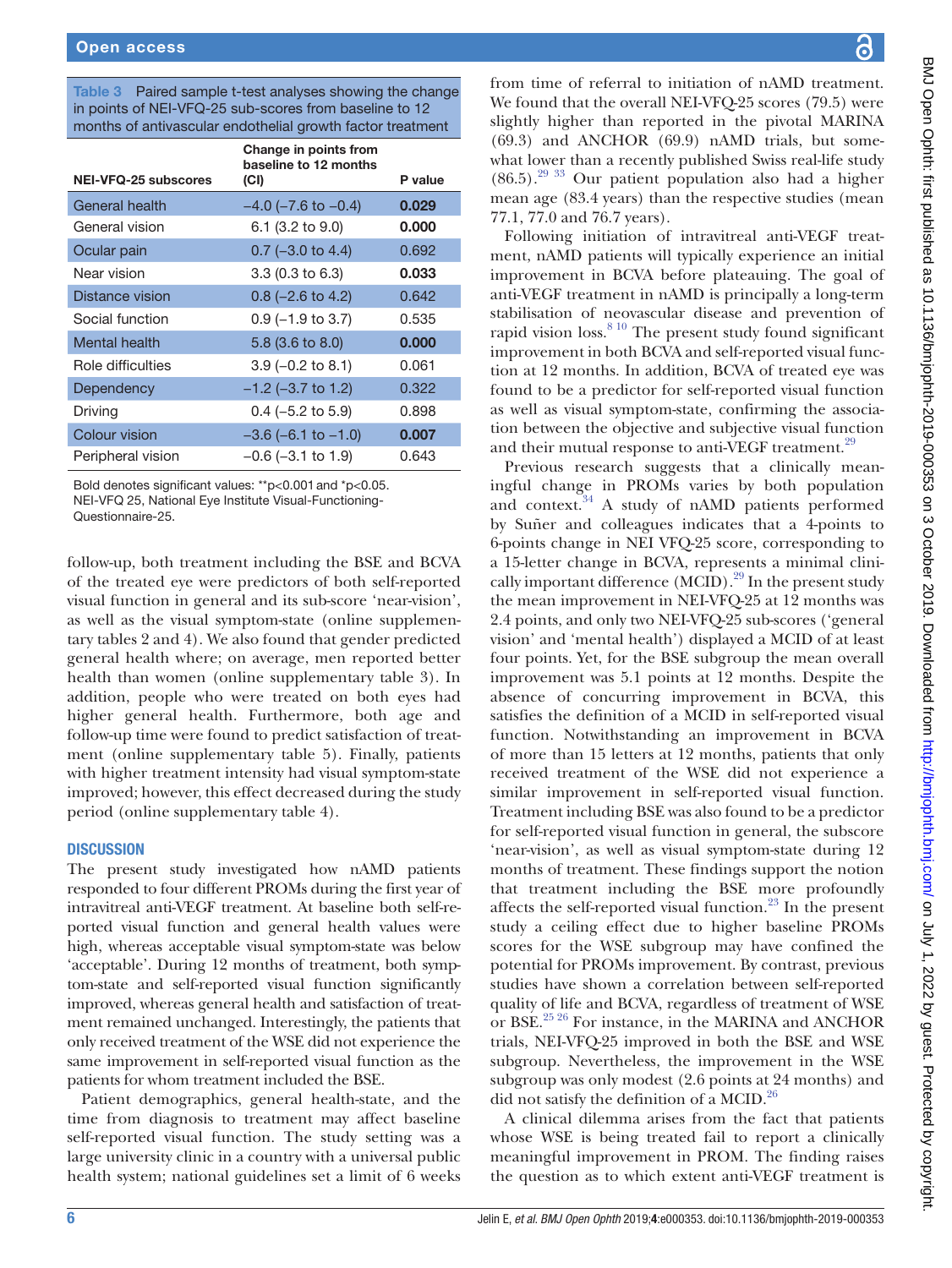of value in the perspective of a WSE patient. Still, we do not believe that lack of PROM improvement represents an argument against WSE treatment. Instead, it underscores the importance of proper counselling of nAMD patients; an individual whose WSE is being treated should be informed that AMD inevitably contains a risk of bilateral neovascular involvement. In the event of visual loss in the second eye, the value of WSE treatment becomes apparent. Ultimately, disseminating PROMs knowledge in the follow-up of nAMD patients could help tailor counselling and treatment in line with individual expectations, thereby promoting a patient-cantered care.

There was also a significant improvement in PASS 5 from baseline to 12 months, corresponding to a visual symptom state improvement from 'under acceptable' to 'over acceptable'. Accordingly, PASS 5, which composes only a single question about visual symptoms, can be used as a quantitative measurement of the patient-reported treatment effect. Beyond the NEI-VFQ-25 and PASS 5 questionnaires, a significant change in PROMs was not found. The observation adds to the evidence that EQ-5D, a generic PROM, is less sensitive to changes in visual function[.35](#page-7-11) Similar findings were recently reported in a glaucoma study. $36$  The lack of change in DITAMD management total score may indicate that this PROM merely points to patients' experience with specific treatment dimensions and how they are managed, rather than recognising overall treatment alterations.<sup>3</sup>

The study has some important limitations. The number of patients in the BSE subgroup was smaller than in the WSE group, challenging the comparison between the two subgroups. Still, the two subgroups had similar age and gender distributions, as well as similar number of injections and drug of choice. Furthermore, the current definition of BSE and WSE was only based on the BCVA and did not include a cut-off limit, as others have suggested. $^{26}$  Still, if a limit were to be defined as at least five letters,  $2690.8\%$  of the patients in our study would have had a clinical relevant difference in BCVA between the eyes.

In conclusion, among four different questionnaires evaluating patient-reported outcomes during 12 months of anti-VEGF treatment of nAMD, there was a significant improvement in PASS 5 and NEI-VFQ 25 scores, the latter being highly dependent on whether treatment included the BSE. The two remaining questionnaires, EQ-5D and DITAMD management did not display significant changes despite treatment.

#### Author affiliations

<sup>1</sup>Department of Ophthalmology, Oslo University Hospital, Oslo, Norway <sup>2</sup>Institute of Clinical Medicine, University of Oslo, Oslo, Norway

<sup>3</sup>Department of Infectious Disease Epidemiology and Modelling, Norwegian Institute of Public Health, Oslo, Norway

4 Department of Health and Society, University of Oslo, Oslo, Norway 5 Regional Research Support, Oslo University Hospital, Oslo, Norway 6 Østfold University College, Halden, Norway

Acknowledgements We are grateful for the research grant from the Norwegian Association of the Blind and Partially Sighted, The Norwegian Nurses Organization and Division of Head, Neck and Reconstructive Surgery at Oslo University Hospital. We appreciate the help we received from the administrative personnel, other health professionals and physicians at the medical retina unit who helped by identifying newly diagnosed patients. We are grateful to the patients who participated in the study. Finally, we thank the University of Oslo for hosting the PhD education and Oslo University Hospital for financial support.

Funding The study was funded by the Norwegian Association of the Blind and Partially Sighted, The Norwegian Nurses Organization and Division of Head, Neck and Reconstructive Surgery at Oslo University Hospital.

Competing interests ØKJ has received lecture fees from Allergan, Alcon and Bayer, has been a member of a Bayer advisory board and an investigator in an Alcon sponsored clinical trial. MCM is member of Bayer and Novartis advisory boards and is an investigator in an Alcon sponsored clinical trial.

Patient consent for publication Written informed consent was obtained before inclusion.

Ethics approval The study adhered to the Declaration of Helsinki and was approved by the Regional Committee for Medical and Health Research Ethics (ID: 2014/1523) and the Institutional data protection officer.

Provenance and peer review Not commissioned; externally peer reviewed.

Open access This is an open access article distributed in accordance with the Creative Commons Attribution Non Commercial (CC BY-NC 4.0) license, which permits others to distribute, remix, adapt, build upon this work non-commercially, and license their derivative works on different terms, provided the original work is properly cited, appropriate credit is given, any changes made indicated, and the use is non-commercial. See:<http://creativecommons.org/licenses/by-nc/4.0/>.

#### ORCID iD

Elma Jelin<http://orcid.org/0000-0002-5755-9716>

#### **REFERENCES**

- <span id="page-6-0"></span>1 Congdon NG, Friedman DS, Lietman T. Important causes of visual impairment in the world today. *[JAMA](http://dx.doi.org/10.1001/jama.290.15.2057)* 2003;290:2057–60.
- 2 Owen CG, Fletcher AE, Donoghue M, *et al*. How big is the burden of visual loss caused by age related macular degeneration in the United Kingdom? *[Br J Ophthalmol](http://dx.doi.org/10.1136/bjo.87.3.312)* 2003;87:312–7.
- 3 Bressler NM. Age-related macular degeneration is the leading cause of blindness. *[JAMA](http://dx.doi.org/10.1001/jama.291.15.1900)* 2004;291:1900–1.
- 4 Coleman HR, Chan C-C, Ferris FL, *et al*. Age-related macular degeneration. *[Lancet](http://dx.doi.org/10.1016/S0140-6736(08)61759-6)* 2008;372:1835–45.
- <span id="page-6-1"></span>Jager RD, Mieler WF, Miller JW. Age-Related macular degeneration.. *[N Engl J Med](http://dx.doi.org/10.1056/NEJMra0801537)* 2008;358:2606–17.
- <span id="page-6-5"></span>6 Taylor DJ, Hobby AE, Binns AM, *et al*. How does age-related macular degeneration affect real-world visual ability and quality of life? A systematic review. *[BMJ Open](http://dx.doi.org/10.1136/bmjopen-2016-011504)* 2016;6:e011504.
- <span id="page-6-2"></span>7 Brown DM, Kaiser PK, Michels M, *et al*. Ranibizumab versus verteporfin for neovascular age-related macular degeneration. *[N](http://dx.doi.org/10.1056/NEJMoa062655)  [Engl J Med](http://dx.doi.org/10.1056/NEJMoa062655)* 2006;355:1432–44.
- <span id="page-6-7"></span>8 Rosenfeld PJ, Brown DM, Heier JS, *et al*. Ranibizumab for neovascular age-related macular degeneration. *[N Engl J Med](http://dx.doi.org/10.1056/NEJMoa054481)* 2006;355:1419–31.
- 9 Bloch SB, Larsen M, Munch IC. Incidence of legal blindness from age-related macular degeneration in Denmark: year 2000 to 2010. *[Am J Ophthalmol](http://dx.doi.org/10.1016/j.ajo.2011.10.016)* 2012;153:209–13.
- 10 Heier JS, Brown DM, Chong V, *et al*. Intravitreal aflibercept (VEGF trap-eye) in wet age-related macular degeneration. *[Ophthalmology](http://dx.doi.org/10.1016/j.ophtha.2012.09.006)* 2012;119:2537–48.
- <span id="page-6-3"></span>11 Ishikawa M, Jin D, Sawada Y, *et al*. Future therapies of wet agerelated macular degeneration. *[J Ophthalmol](http://dx.doi.org/10.1155/2015/138070)* 2015;2015:1–10.
- 12 Bertelmann T, Feltgen N, Scheffler M, *et al*. Vision-related quality of life in patients receiving intravitreal ranibizumab injections in routine clinical practice: baseline data from the German Ocean study. *[Health](http://dx.doi.org/10.1186/s12955-016-0536-1)  [Qual Life Outcomes](http://dx.doi.org/10.1186/s12955-016-0536-1)* 2016;14:132–32.
- 13 Berg K, Roald AB, Navaratnam J, *et al*. An 8-year follow-up of antivascular endothelial growth factor treatment with a treat-and-extend modality for neovascular age-related macular degeneration. *[Acta](http://dx.doi.org/10.1111/aos.13522)  [Ophthalmol](http://dx.doi.org/10.1111/aos.13522)* 2017;95:796–802.
- <span id="page-6-4"></span>14 Prem Senthil M, Khadka J, Pesudovs K. Assessment of patientreported outcomes in retinal diseases: a systematic review. *[Surv](http://dx.doi.org/10.1016/j.survophthal.2016.12.011)  [Ophthalmol](http://dx.doi.org/10.1016/j.survophthal.2016.12.011)* 2017;62:546–82.
- 15 Senra H, Ali Z, Balaskas K, *et al*. Psychological impact of anti-VEGF treatments for wet macular degeneration-a review. *[Graefes Arch Clin](http://dx.doi.org/10.1007/s00417-016-3384-0)  [Exp Ophthalmol](http://dx.doi.org/10.1007/s00417-016-3384-0)* 2016;254:1873–80.
- <span id="page-6-6"></span>16 Slakter JS, Stur M. Quality of life in patients with age-related macular degeneration: impact of the condition and benefits of treatment. *[Surv Ophthalmol](http://dx.doi.org/10.1016/j.survophthal.2005.02.007)* 2005;50:263–73.